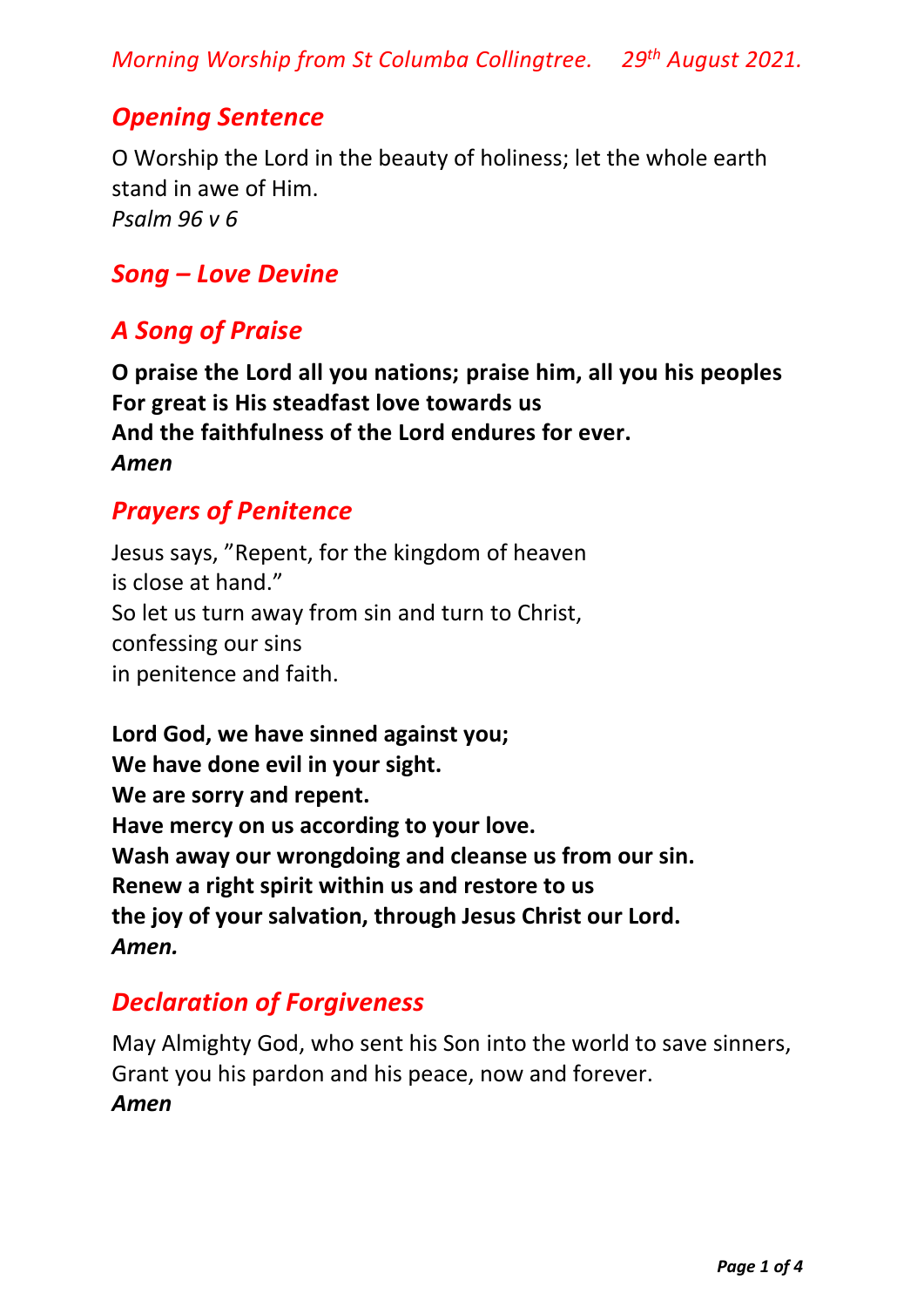*Morning Worship from St Columba Collingtree. 29 th August 2021.*

# *Opening Prayer*

The night has passed, and the day lies open before us; so let us pray with one heart and mind.

## *Silence is kept*

As we rejoice in the gift of this new day, so may the light of your presence, O God, set our hearts on fire for you; now and for ever.

#### *Amen*

# *Collect*

Lord of all power and might, the author and giver of all good things: graft in our hearts the love of your name, increase in us true religion, nourish us with all goodness, and of your great mercy keep us in the same; through Jesus Christ your Son our Lord, who is alive and reigns with you, in the unity of the Holy Spirit, one God, now and for ever. *Amen.*

### *Psalm 31 v 1 - 6*

- <sup>1</sup> In you, LORD, I have taken refuge; let me never be put to shame; deliver me in your righteousness.
- <sup>2</sup> **Turn your ear to me, come quickly to my rescue;** be my rock of refuge, a strong fortress to save me.
- $3$  Since you are my rock and my fortress, for the sake of your name lead and guide me.
- <sup>4</sup> **Keep me free from the trap that is set for me,**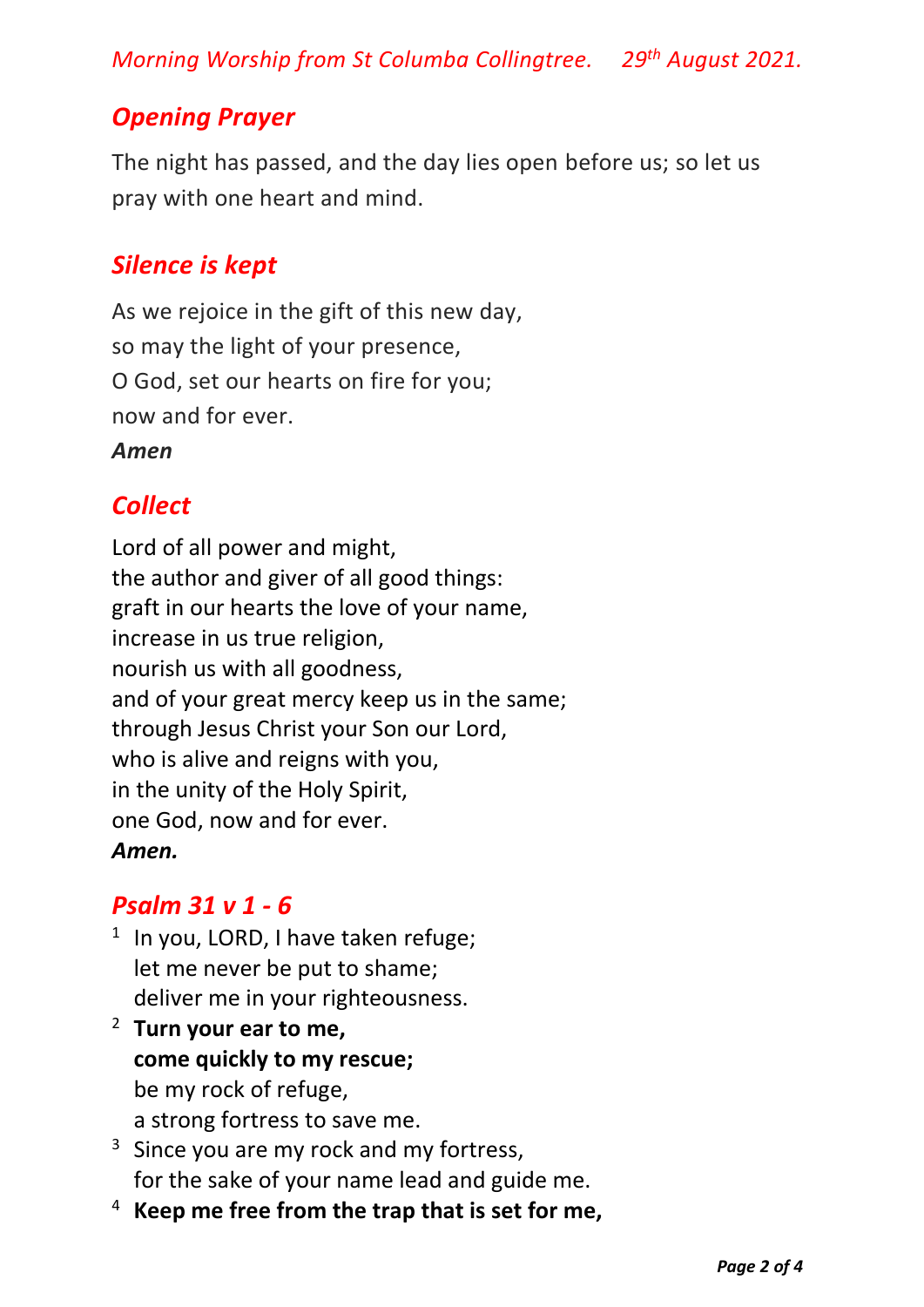#### **for you are my refuge.**

- <sup>5</sup> Into your hands I commit my spirit; deliver me, LORD, my faithful God.
- 6 **I abhor those who cling to worthless idols; as for me, I trust in the LORD.**

#### *Reading – Genesis 48 v 12 - 20*

This is the word of the Lord **Thanks be to God**

*Song – Brother, sister let me serve you*

*Reading – Acts 6*

This is the word of the Lord **Thanks be to God**

*Talk*

*Song – Light the fire again*

#### *Prayers - The Lord's Prayer*

As our Saviour taught us, so we pray

**Our Father in heaven, Hallowed be your name, your kingdom come, Your will be done, on earth as in heaven Give us today our daily bread Forgive us our sins as we forgive those who sin against us Lead us not into temptation but deliver us from evil For the kingdom, the power, and the glory are yours Now and forever. Amen**